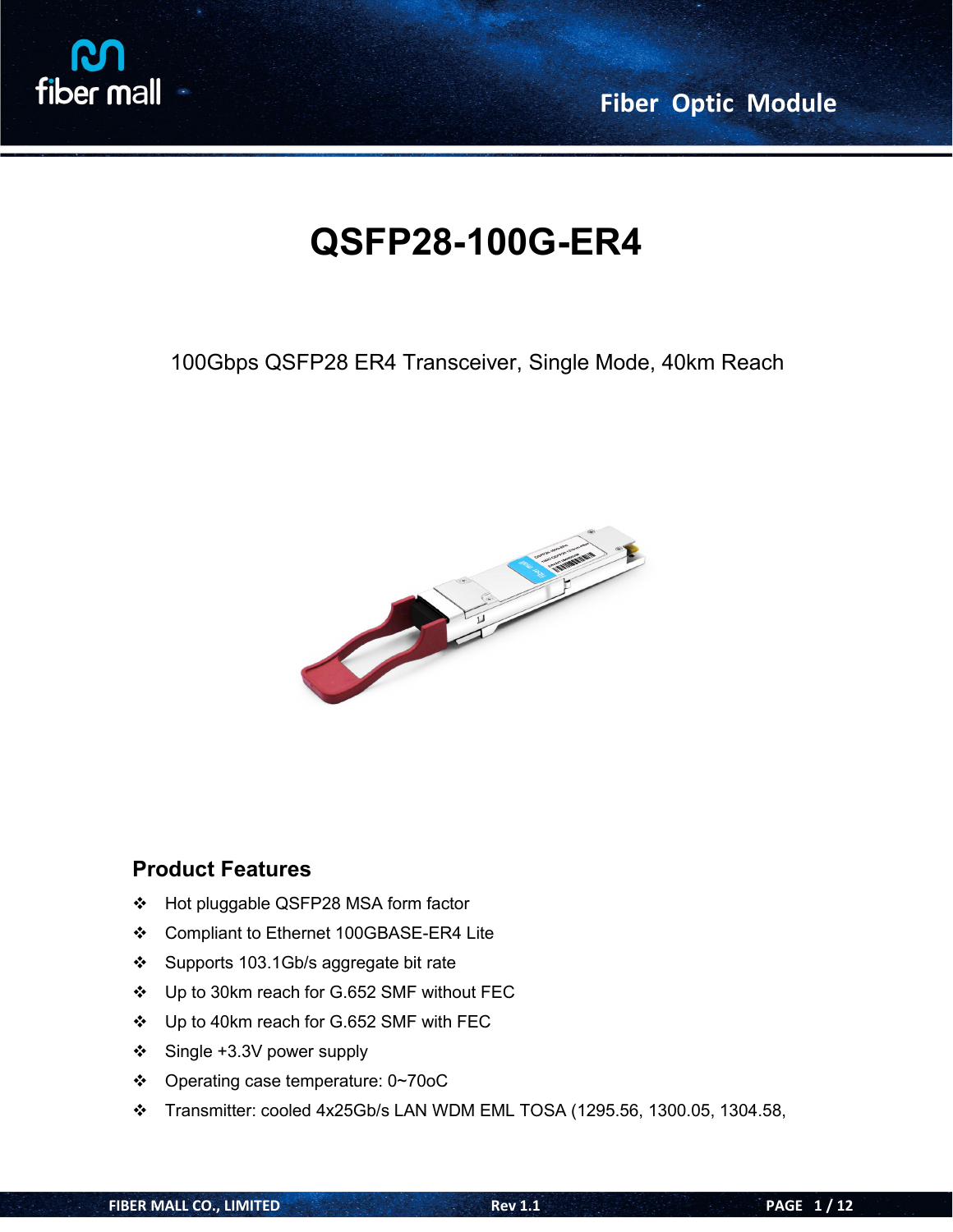# **Fiber Optic Module**



1309.14nm)

- Receiver: 4x25Gb/s APD ROSA
- 4x25G electrical interface (OIF CEI-28G-VSR)
- Maximum power consumption 4.5W
- ❖ Duplex LC receptacle
- RoHS-6 compliant

# **Applications**

- ❖ 100GBASE-ER4 Ethernet Links
- ❖ Infiniband QDR and DDR interconnects
- ❖ Client-side 100G Telecom connections

# **General Description**

This product is a 100Gb/s transceiver module designed for optical communication applications compliant to Ethernet 100GBASE-ER4 Lite standard. The module converts 4 input channels of 25Gb/s electrical data to 4 channels of LAN WDM optical signals and then multiplexes them into a single channel for 100Gb/s optical transmission. Reversely on the receiver side, the module de-multiplexes a 100Gb/s optical input into 4 channels of LAN WDM optical signals and then converts them to 4 output channels of electrical data.

The central wavelengths of the 4 LAN WDM channels are 1295.56, 1300.05, 1304.58 and 1309.14 nm as members of the LAN WDM wavelength grid defined in IEEE 802.3ba. The high performance cooled LAN WDM EA-DFB transmitters and high sensitivity APD receivers provide superior performance for 100Gigabit Ethernet applications up to 30km links without FEC and 40km links with FEC.

The product is designed with form factor, optical/electrical connection and digital diagnostic interface according to the QSFP+ Multi-Source Agreement (MSA). It has been designed to meet the harshest external operating conditions including temperature, humidity and EMI interference.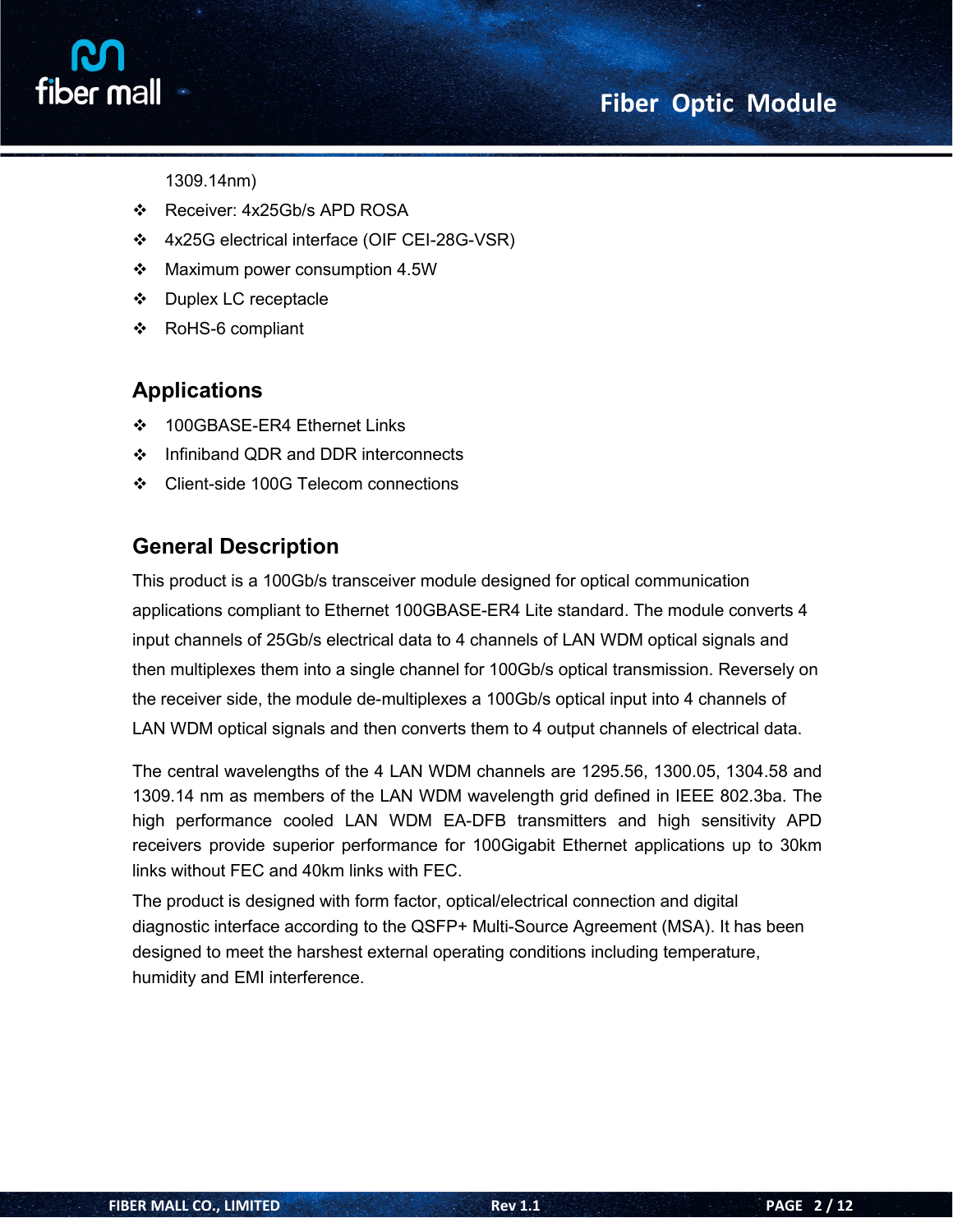

### **Functional Description**

The transceiver module receives 4 channels of 25Gb/s electrical data, which are processed by a 4-channel Clock and Data Recovery (CDR) IC that reshapes and reduces the jitter of each electrical signal. Subsequently, EML laser driver IC converts each one of the 4 channels of electrical signals to an optical signal that is transmitted from one of the 4 cooled EML lasers which are packaged in the Transmitter Optical Sub-Assembly (TOSA). Each laser launches the optical signal in specific wavelength specified in IEEE 802.3ba 100GBASE-ER4 requirements. These 4-lane optical signals will be optically multiplexed into a single fiber by a 4-to-1 optical WDM MUX. The optical output power of each channel is maintained constant by an automatic power control (APC) circuit. The transmitter output can be turned off by TX DIS hardware signal and/or 2-wire serial interface.

The receiver receives 4-lane LAN WDM optical signals. The optical signals are de multiplexed by a 1-to-4 optical DEMUX and each of the resulting 4 channels of optical signals is fed into one of the 4 receivers that are packaged into the Receiver Optical Sub-Assembly (ROSA). Each receiver converts the optical signal to an electrical signal. The regenerated electrical signals are retimed and de-jittered and amplified by the RX portion of the 4-channel CDR. The retimed 4-lane output electrical signals are compliant with CEI- 28G-VSR interface requirements. In addition, each received optical signal is monitored by the DOM section. The monitored value is reported through the 2-wire serial interface. If one or more received optical signal is weaker than the threshold level, RX\_LOS hardware alarm will be triggered.

A single  $+3.3V$  power supply is required to power up this product. Both power supply pins VccTx and VccRx are internally connected and should be applied concurrently. As per MSA specifications the module offers 7 low speed hardware control pins (including the 2 wire serial interface): ModSelL, SCL, SDA, ResetL, LPMode, ModPrsL and IntL.

Module Select (ModSelL) is an input pin. When held low by the host, this product responds to 2-wire serial communication commands. The ModSelL allows the use of this product on a single 2-wire interface bus – individual ModSelL lines must be used.

Serial Clock (SCL) and Serial Data (SDA) are required for the 2-wire serial bus communication interface and enable the host to access the QSFP28 memory map.

The ResetL pin enables a complete reset, returning the settings to their default state, when a low level on the ResetL pin is held for longer than the minimum pulse length. During the execution of a reset the host shall disregard all status bits until it indicates a completion of the reset interrupt. The product indicates this by posting an IntL (Interrupt) signal with the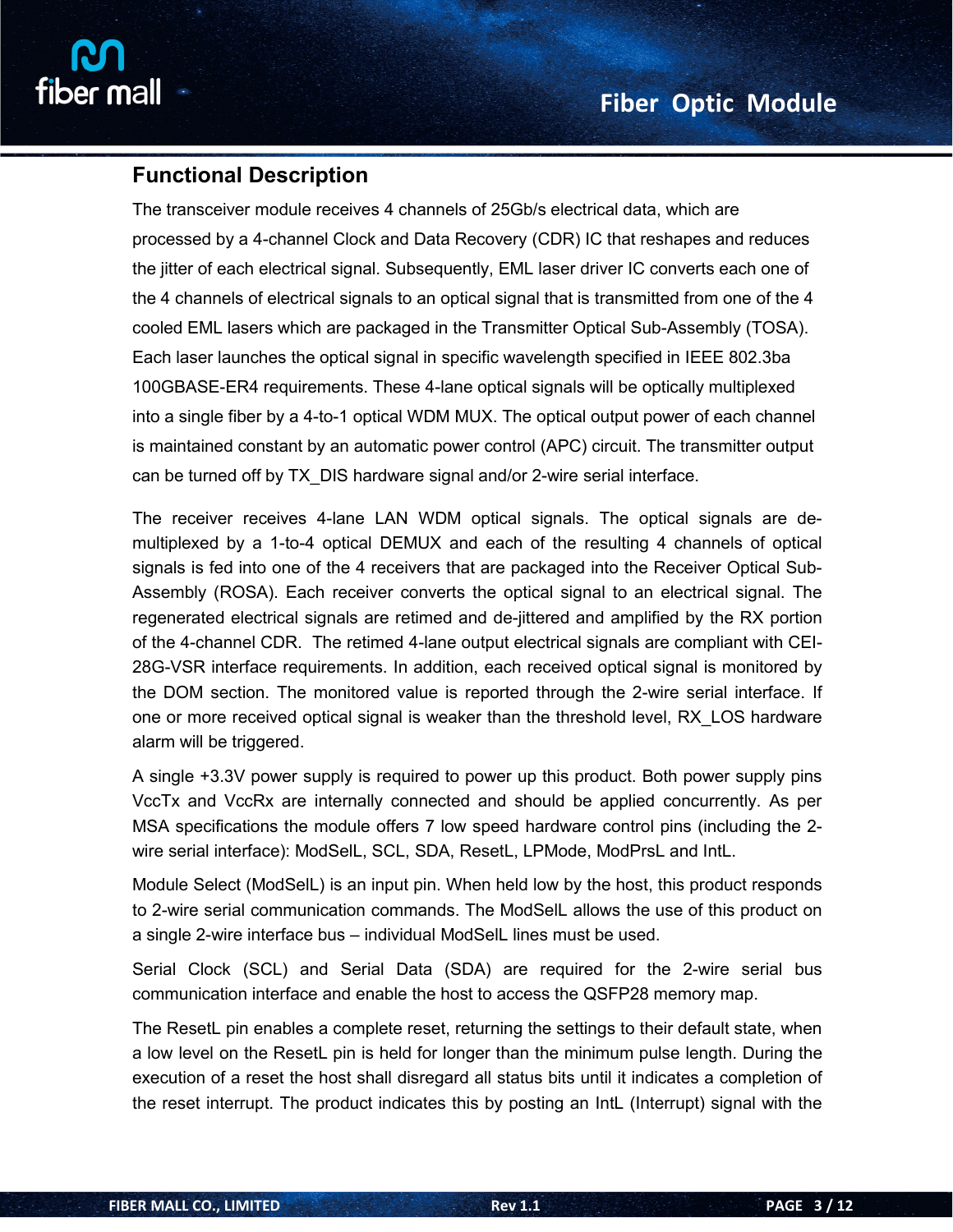

Data Not Ready bit negated in the memory map. Note that on power up (including hot insertion) the module should post this completion of reset interrupt without requiring a reset.

Low Power Mode (LPMode) pin is used to set the maximum power consumption for the product in order to protect hosts that are not capable of cooling higher power modules, should such modules be accidentally inserted.

Module Present (ModPrsL) is a signal local to the host board which, in the absence of a product, is normally pulled up to the host Vcc. When the product is inserted into the connector, it completes the path to ground through a resistor on the host board and asserts the signal. ModPrsL then indicates its present by setting ModPrsL to a "Low" state. Interrupt (IntL) is an output pin. "Low" indicates a possible operational fault or a status

critical to the host system. The host identifies the source of the interrupt using the 2-wire serial interface. The IntL pin is an open collector output and must be pulled to the Host Vcc voltage on the Host board.



## **Transceiver Block Diagram**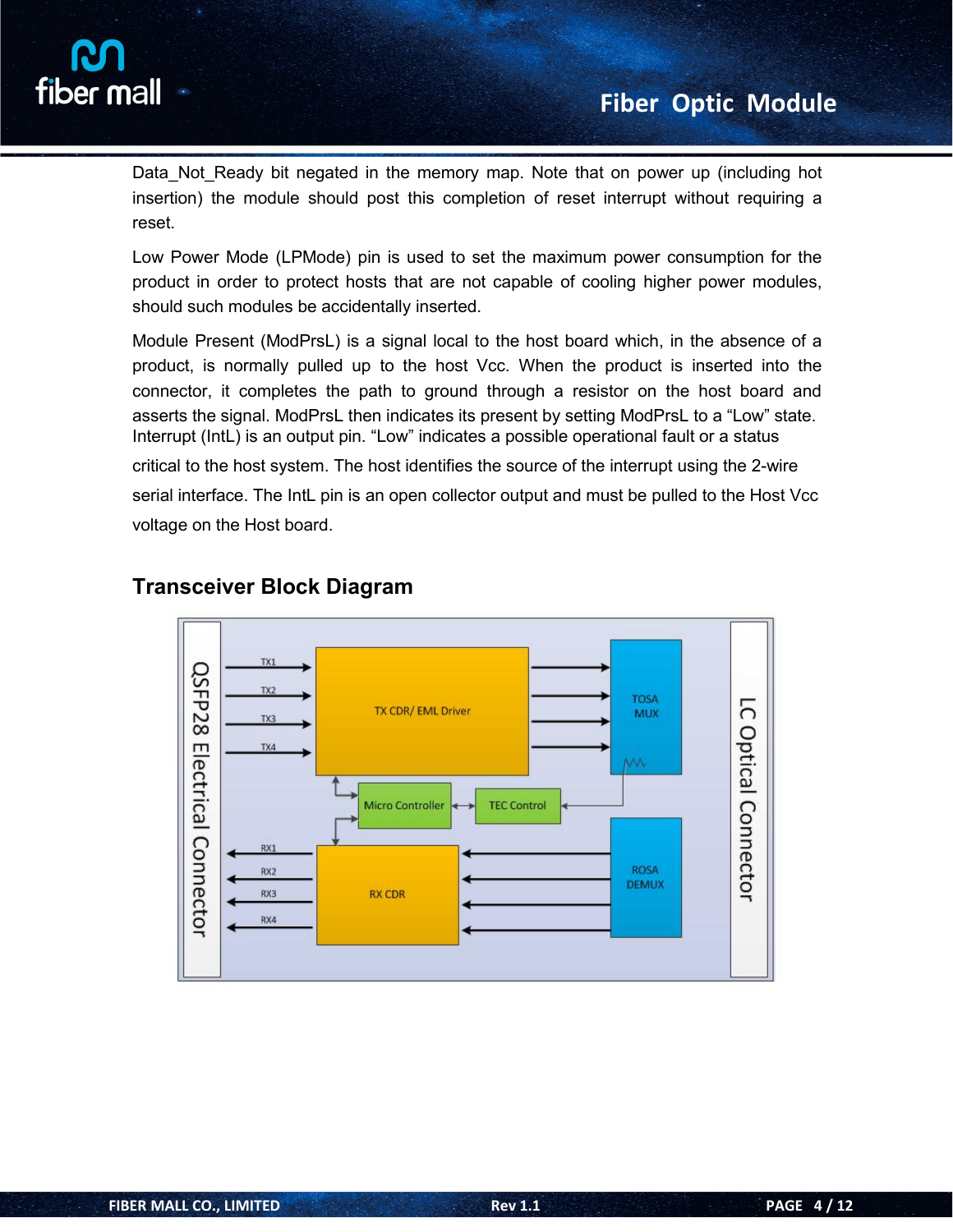

## **Pin Assignment and Description**



**Top Side** Viewed from Top

**Bottom Side** Viewed from Bottom

**MSA compliant Connector**

| <b>PIN</b>     | Logic      | Symbol       | <b>Name/Description</b>              | <b>Notes</b> |
|----------------|------------|--------------|--------------------------------------|--------------|
| 1              |            | <b>GND</b>   | Ground                               | 1            |
| $\overline{2}$ | CML-I      | Tx2n         | Transmitter Inverted Data Input      |              |
| 3              | CML-I      | Tx2p         | Transmitter Non-Inverted Data output |              |
| 4              |            | <b>GND</b>   | Ground                               | 1            |
| 5              | CML-I      | Tx4n         | Transmitter Inverted Data Input      |              |
| 6              | CML-I      | Tx4p         | Transmitter Non-Inverted Data output |              |
| 7              |            | <b>GND</b>   | Ground                               | 1            |
| 8              | LVTLL-I    | ModSelL      | Module Select                        |              |
| 9              | LVTLL-I    | ResetL       | Module Reset                         |              |
| 10             |            | <b>VccRx</b> | +3.3V Power Supply Receiver          | 2            |
| 11             | LVCMOS-I/O | SCL          | 2-Wire Serial Interface Clock        |              |
| 12             | LVCMOS-I/O | <b>SDA</b>   | 2-Wire Serial Interface Data         |              |
| 13             |            | <b>GND</b>   | Ground                               |              |
| 14             | CML-O      | Rx3p         | Receiver Non-Inverted Data Output    |              |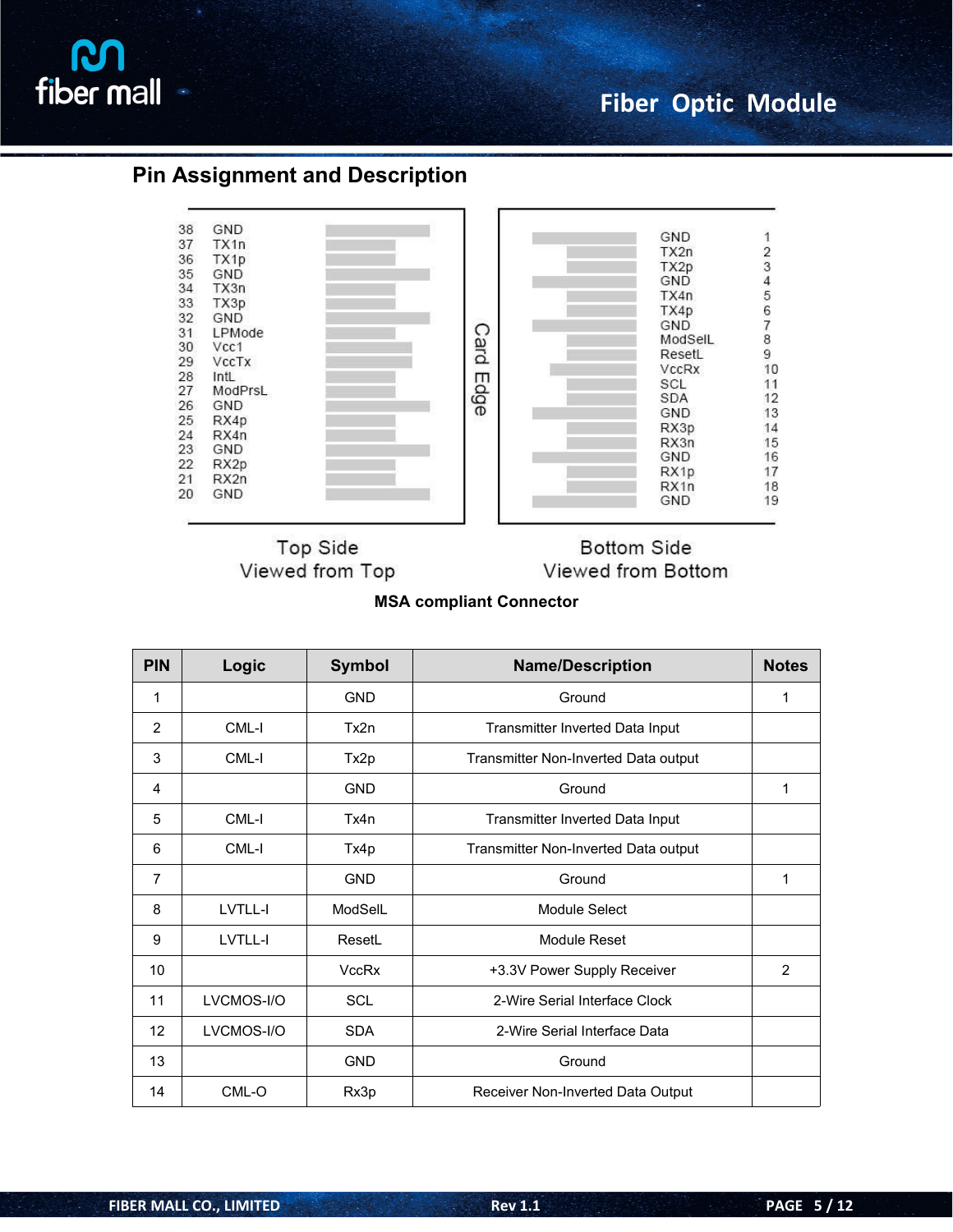| fiber mall |  |  |  |
|------------|--|--|--|
|            |  |  |  |
|            |  |  |  |

| 15 | CML-O   | Rx3n       | Receiver Inverted Data Output       |                |  |  |
|----|---------|------------|-------------------------------------|----------------|--|--|
| 16 |         | <b>GND</b> | Ground                              | $\mathbf{1}$   |  |  |
| 17 | CML-O   | Rx1p       | Receiver Non-Inverted Data Output   |                |  |  |
| 18 | CML-O   | Rx1n       | Receiver Inverted Data Output       |                |  |  |
| 19 |         | <b>GND</b> | Ground                              | $\mathbf{1}$   |  |  |
| 20 |         | <b>GND</b> | Ground                              | $\mathbf{1}$   |  |  |
| 21 | $CML-O$ | Rx2n       | Receiver Inverted Data Output       |                |  |  |
| 22 | $CML-O$ | Rx2p       | Receiver Non-Inverted Data Output   |                |  |  |
| 23 |         | <b>GND</b> | Ground                              | $\mathbf{1}$   |  |  |
| 24 | $CML-O$ | Rx4n       | Receiver Inverted Data Output       | $\mathbf{1}$   |  |  |
| 25 | $CML-O$ | Rx4p       | Receiver Non-Inverted Data Output   |                |  |  |
| 26 |         | <b>GND</b> | Ground                              | $\mathbf{1}$   |  |  |
| 27 | LVTTL-O | ModPrsL    | Module Present                      |                |  |  |
| 28 | LVTTL-O | IntL       | Interrupt                           |                |  |  |
| 29 |         | VccTx      | +3.3 V Power Supply transmitter     | $\overline{2}$ |  |  |
| 30 |         | Vcc1       | +3.3 V Power Supply                 | $\overline{2}$ |  |  |
| 31 | LVTTL-I | LPMode     | Low Power Mode                      |                |  |  |
| 32 |         | <b>GND</b> | Ground                              | $\mathbf{1}$   |  |  |
| 33 | CML-I   | Tx3p       | Transmitter Non-Inverted Data Input |                |  |  |
| 34 | CML-I   | Tx3n       | Transmitter Inverted Data Output    |                |  |  |
| 35 |         | <b>GND</b> | Ground                              | $\mathbf{1}$   |  |  |
| 36 | CML-I   | Tx1p       | Transmitter Non-Inverted Data Input |                |  |  |
| 37 | CML-I   | Tx1n       | Transmitter Inverted Data Output    |                |  |  |
| 38 |         | <b>GND</b> | Ground                              | $\mathbf{1}$   |  |  |

#### **Notes:**

1. GND is the symbol for signal and supply (power) common for the QSFP28 module. All are common within the module and all module voltages are referenced to this potential unless otherwise noted. Connect these directly to the host board signal common ground plane.

2. VccRx, Vcc1 and VccTx are the receiving and transmission power suppliers and shall be applied concurrently. Recommended host board power supply filtering isshown in Figure 3 below. Vcc Rx, Vcc1 and Vcc Tx may be internally connected within the module in any combination. The connector pins are each rated for a maximum current of 1000mA.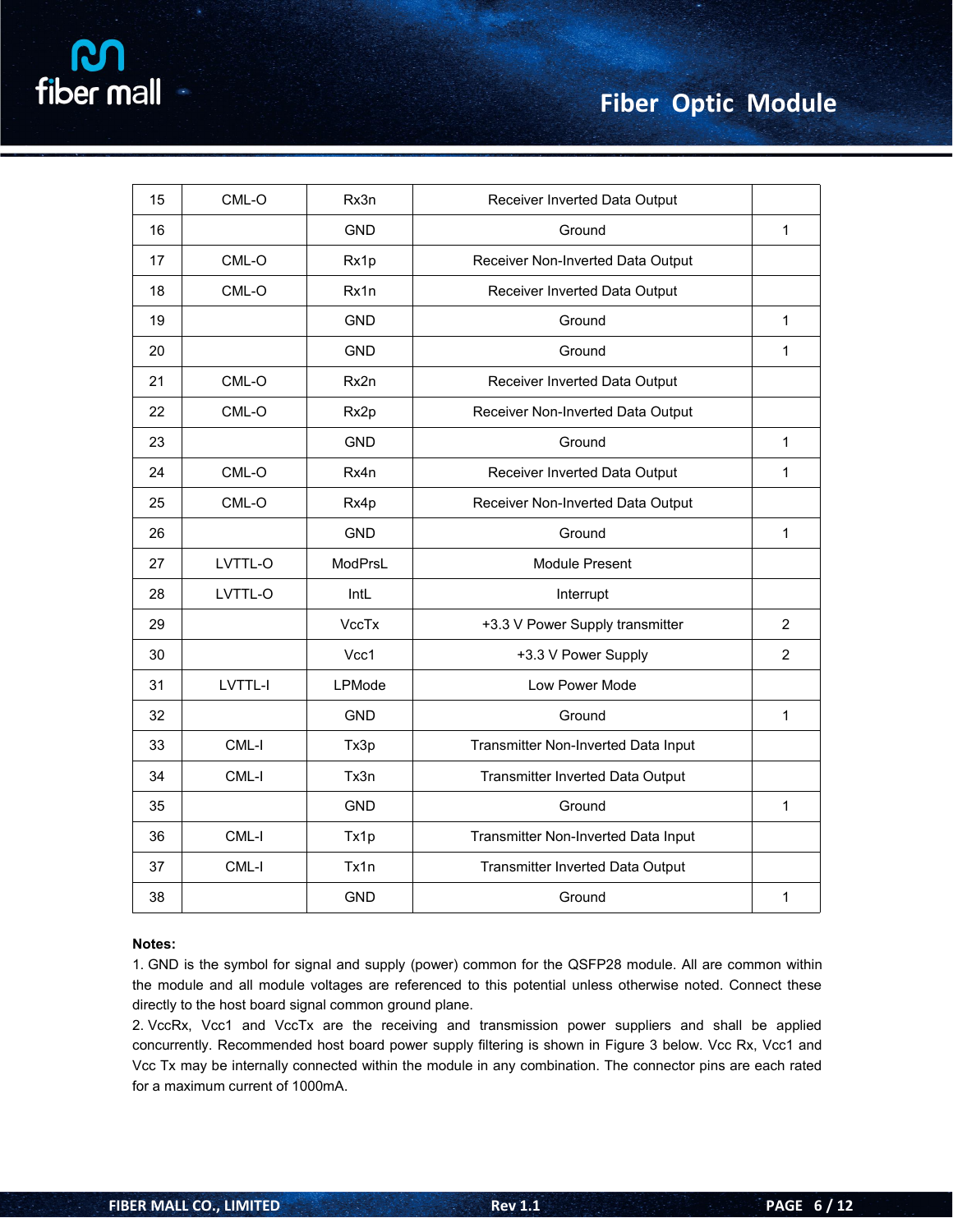

# **Recommended Power Supply Filter**



# **Absolute Maximum Ratings**

It has to be noted that the operation in excess of any individual absolute maximum ratings might cause permanent damage to this module.

| <b>Parameter</b>                     | <b>Symbol</b> | <b>Min</b> | <b>Max</b> | <b>Units</b> | <b>Notes</b> |
|--------------------------------------|---------------|------------|------------|--------------|--------------|
| Storage Temperature                  | TS            | -40        | 85         | degC         |              |
| <b>Operating Case Temperature</b>    | TOP           | 0          | 70         | degC         |              |
| Power Supply Voltage                 | VCC           | $-0.5$     | 3.6        | v            |              |
| Relative Humidity (non-condensation) | <b>RH</b>     | 0          | 85         | $\%$         |              |
| Damage Threshold, each Lane          | THd           | $-3.0$     |            | dBm          |              |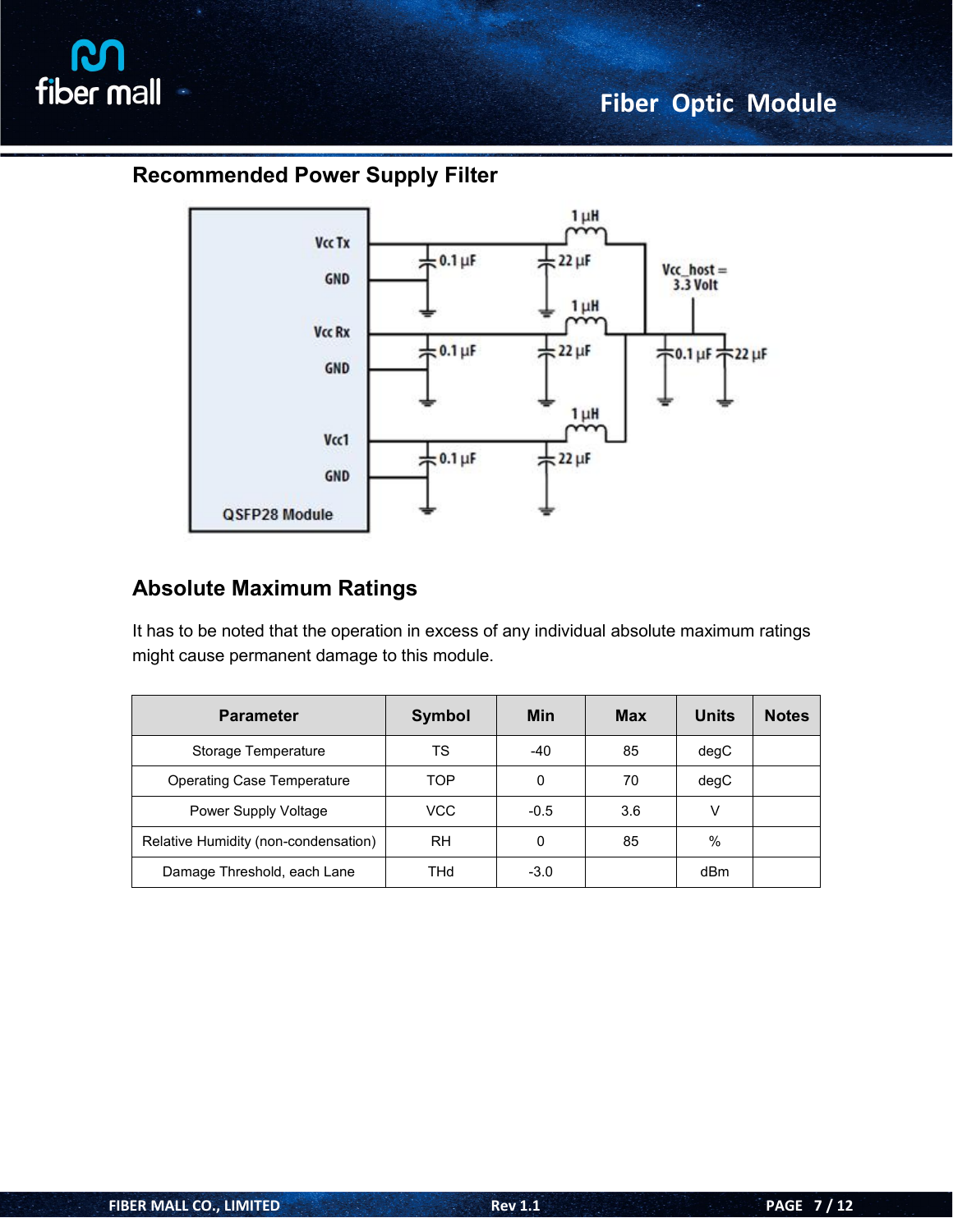

# **Recommended Operating Conditions and Power Supply**

## **Requirements**

| <b>Parameter</b>                       | <b>Symbol</b>  | <b>Min</b> | <b>Typical</b> | <b>Max</b> | <b>Units</b> | <b>Notes</b> |
|----------------------------------------|----------------|------------|----------------|------------|--------------|--------------|
| <b>Operating Case Temperature</b>      | <b>TOP</b>     | 0          |                | 70         | degC         |              |
| Power Supply Voltage                   | <b>VCC</b>     | 3.135      | 3.3            | 3.465      | V            |              |
| Data Rate, each Lane                   |                |            | 25.78125       |            | Gb/s         |              |
| Data Rate Accuracy                     |                | $-100$     |                | 100        | ppm          |              |
| Control Input Voltage High             |                | 2          |                | <b>Vcc</b> | V            |              |
| Control Input Voltage Low              |                | 0          |                | 0.8        | V            |              |
| Link Distance with G.652 (without FEC) | D <sub>1</sub> |            |                | 30         | km           | 1            |
| Link Distance with G.652 (with FEC)    | D <sub>2</sub> |            |                | 40         | km           | 1            |

**Notes1 :** Depending on actual fiber loss/km (link distance specified is for fiber insertion loss of 0.4dB/km).

# **Electrical Characteristics**

| <b>Parameter</b>                                                                                                    | <b>Test Point</b> | <b>Min</b>                                        | <b>Typical</b> | <b>Max</b>                                   | <b>Units</b> | <b>Notes</b> |
|---------------------------------------------------------------------------------------------------------------------|-------------------|---------------------------------------------------|----------------|----------------------------------------------|--------------|--------------|
| Power Consumption                                                                                                   |                   |                                                   |                | 4.5                                          | W            |              |
| <b>Supply Current</b>                                                                                               | Icc               |                                                   |                | 1.36                                         | A            |              |
|                                                                                                                     |                   | <b>Transmitter (each Lane)</b>                    |                |                                              |              |              |
| Overload Differential<br>Voltage pk-pk                                                                              | TP <sub>1a</sub>  | 900                                               |                |                                              | mV           |              |
| Common Mode Voltage<br>(Vcm)                                                                                        | TP <sub>1</sub>   | $-350$                                            |                | 2850                                         | mV           | 1            |
| <b>Differential Termination</b><br>Resistance Mismatch                                                              | TP <sub>1</sub>   |                                                   |                | 10                                           | $\%$         | At 1MHz      |
| <b>Differential Return Loss</b><br>(SDD11)                                                                          | TP <sub>1</sub>   |                                                   |                | See CEI-<br>28G-VSR<br>Equation<br>$13 - 19$ | dB           |              |
| Common Mode to<br>Differential conversion and<br>Differential to Common<br>Mode conversion (SDC11,<br><b>SCD11)</b> | TP <sub>1</sub>   |                                                   |                | See CEI-<br>28G-VSR<br>Equation<br>$13 - 20$ | dB           |              |
| <b>Stressed Input Test</b>                                                                                          | TP <sub>1a</sub>  | See CEI-<br>28G-VSR<br>Section<br>13.3.11.2.<br>1 |                |                                              |              |              |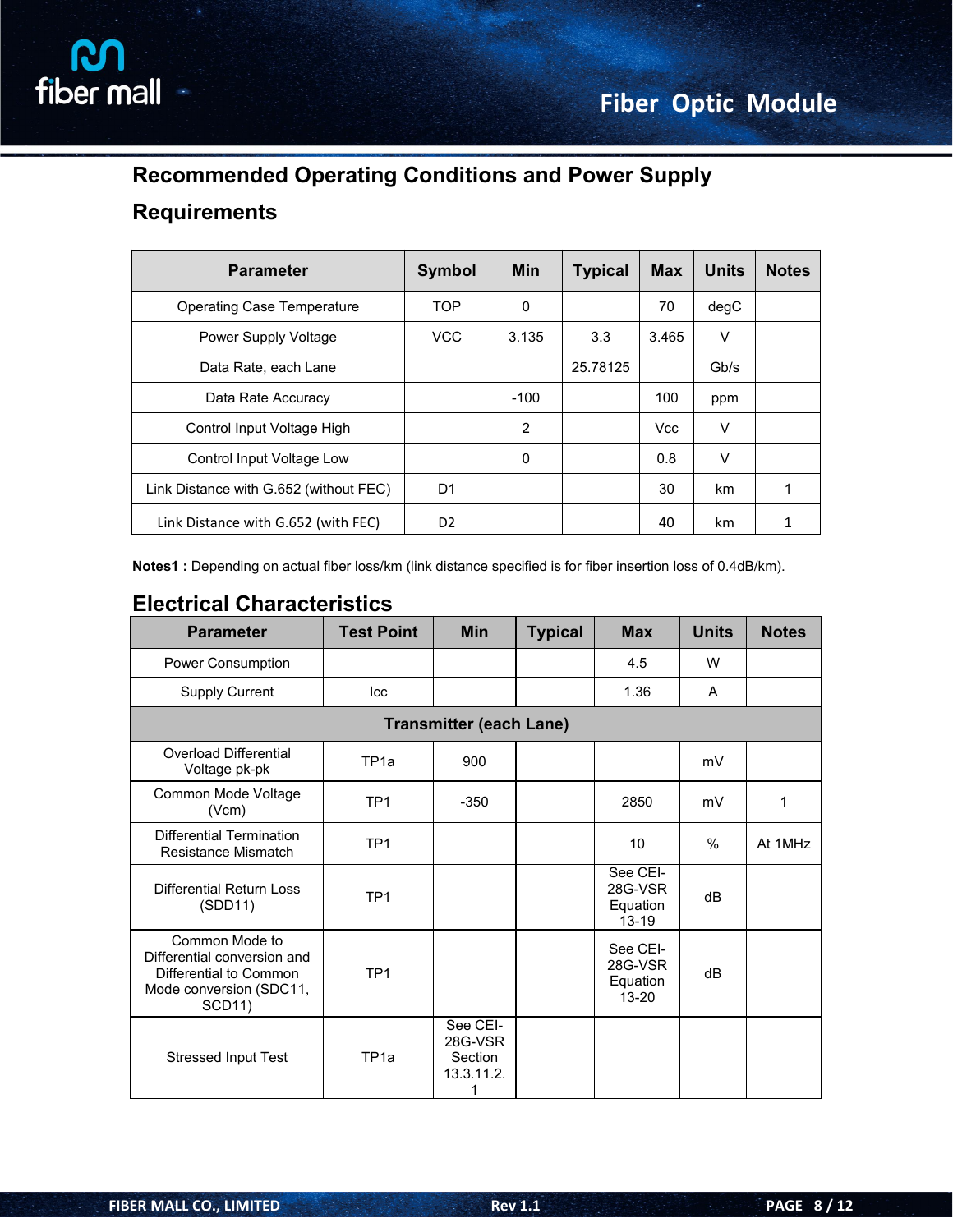| <b>Receiver (each Lane)</b>                                                                                               |                 |        |  |                                              |      |         |  |  |
|---------------------------------------------------------------------------------------------------------------------------|-----------------|--------|--|----------------------------------------------|------|---------|--|--|
| Differential Voltage, pk-pk                                                                                               | TP4             |        |  | 900                                          | mV   |         |  |  |
| Common Mode Voltage<br>(Vcm)                                                                                              | TP4             | $-350$ |  | 2850                                         | mV   | 1       |  |  |
| Common Mode Noise, RMS                                                                                                    | TP <sub>4</sub> |        |  | 17.5                                         | mV   |         |  |  |
| <b>Differential Termination</b><br>Resistance Mismatch                                                                    | TP4             |        |  | 10                                           | $\%$ | At 1MHz |  |  |
| Differential Return Loss<br>(SDD22)                                                                                       | TP4             |        |  | See CEI-<br>28G-VSR<br>Equation<br>$13 - 19$ | dB   |         |  |  |
| Common Mode to<br>Differential conversion and<br>Differential to Common<br>Mode conversion (SDC22,<br>SCD <sub>22</sub> ) | TP <sub>4</sub> |        |  | See CEI-<br>28G-VSR<br>Equation<br>$13 - 21$ | dB   |         |  |  |
| Common Mode Return Loss<br>(SCC22)                                                                                        | TP4             |        |  | $-2$                                         | dB   | 2       |  |  |
| Transition Time, 20 to 80%                                                                                                | TP <sub>4</sub> | 9.5    |  |                                              | ps   |         |  |  |
| Vertical Eye Closure (VEC)                                                                                                | TP <sub>4</sub> |        |  | 5.5                                          | dB   |         |  |  |
| Eye Width at 10-15<br>probability (EW15)                                                                                  | TP4             | 0.57   |  |                                              | UI   |         |  |  |
| Eye Height at 10-15<br>probability (EH15)                                                                                 | TP <sub>4</sub> | 228    |  |                                              | mV   |         |  |  |

#### **Notes:**

1. Vcm is generated by the host. Specification includes effects of ground offset voltage.

2. From 250MHz to 30GHz.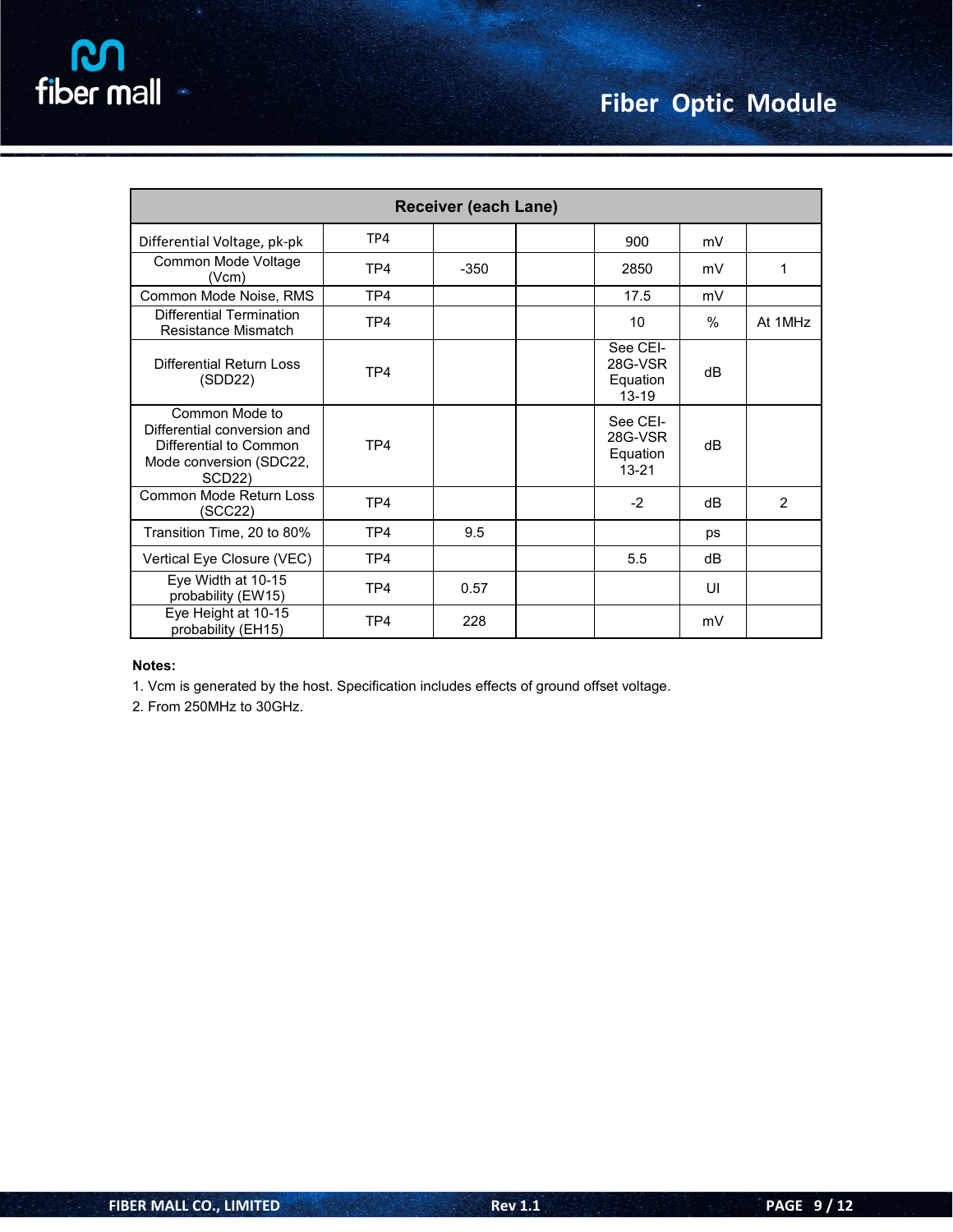

# **Optical Characteristics**

| <b>Parameter</b>                                                                           | Symbol         | Min                | <b>Typical</b>                       | <b>Max</b> | <b>Units</b> | <b>Notes</b>                 |
|--------------------------------------------------------------------------------------------|----------------|--------------------|--------------------------------------|------------|--------------|------------------------------|
|                                                                                            | L <sub>0</sub> | 1294.53            | 1295.56                              | 1296.59    | nm           |                              |
|                                                                                            | L1             | 1299.02            | 1300.05                              | 1301.09    | nm           |                              |
| Lane Wavelength                                                                            | L2             | 1303.54            | 1304.58                              | 1305.63    | nm           |                              |
|                                                                                            | L <sub>3</sub> | 1308.09            | 1309.14                              | 1310.19    | nm           |                              |
|                                                                                            |                | <b>Transmitter</b> |                                      |            |              |                              |
| <b>SMSR</b>                                                                                | <b>SMSR</b>    | 30                 |                                      |            | dB           |                              |
| <b>Total Average Launch Power</b>                                                          | PT             |                    |                                      | 10.5       | dBm          |                              |
| Average Launch Power,<br>each Lane                                                         | <b>PAVG</b>    | $-2.9$             |                                      | 4.5        | dBm          | $\mathbf{1}$                 |
| OMA, each Lane                                                                             | <b>POMA</b>    | 0.1                |                                      | 4.5        | dBm          | 2                            |
| Difference in Launch Power<br>between any Two Lanes (OMA)                                  | Ptx, diff      |                    |                                      | 3.6        | dB           |                              |
| Launch Power in OMA minus<br><b>Transmitter and Dispersion</b><br>Penalty (TDP), each Lane |                | $-0.65$            |                                      |            | dBm          |                              |
| TDP, each Lane                                                                             | <b>TDP</b>     |                    |                                      | 2.5        | dB           |                              |
| <b>Extinction Ratio</b>                                                                    | ER             | $\overline{7}$     |                                      |            | dB           |                              |
| RIN20OMA                                                                                   | <b>RIN</b>     |                    |                                      | $-130$     | dB/Hz        |                              |
| Optical Return Loss Tolerance                                                              | TOL            |                    |                                      | 20         | dB           |                              |
| <b>Transmitter Reflectance</b>                                                             | <b>RT</b>      |                    |                                      | $-12$      | dB           |                              |
| Average Launch Power OFF<br>Transmitter, each Lane                                         | Poff           |                    |                                      | $-30$      | dBm          |                              |
| Eye Mask{X1, X2, X3, Y1, Y2, Y3}                                                           |                |                    | ${0.25, 0.4, 0.45, 0.25, 0.28, 0.4}$ |            |              |                              |
|                                                                                            |                | <b>Receiver</b>    |                                      |            |              |                              |
| Damage Threshold, each Lane                                                                | <b>THd</b>     | $-3.0$             |                                      |            | dBm          | 3                            |
| Average Receive Power, each<br>Lane                                                        |                | $-16.9$            |                                      | $-4.9$     | dBm          | for 30km<br>Link<br>Distance |
| Average Receive Power, each<br>Lane                                                        |                | $-20.9$            |                                      | $-4.9$     | dBm          | for 40km<br>Link<br>Distance |
| Receive Power (OMA), each Lane                                                             |                |                    |                                      | $-1.9$     | dBm          |                              |
| Receiver Sensitivity (OMA), each<br>Lane                                                   | SEN1           |                    |                                      | $-14.65$   | dBm          | for BER<br>$= 1x10 -$<br>12  |
| <b>Stressed Receiver Sensitivity</b><br>(OMA), each Lane                                   |                |                    |                                      | $-12.65$   | dBm          | for BER<br>$= 1x10-$<br>12   |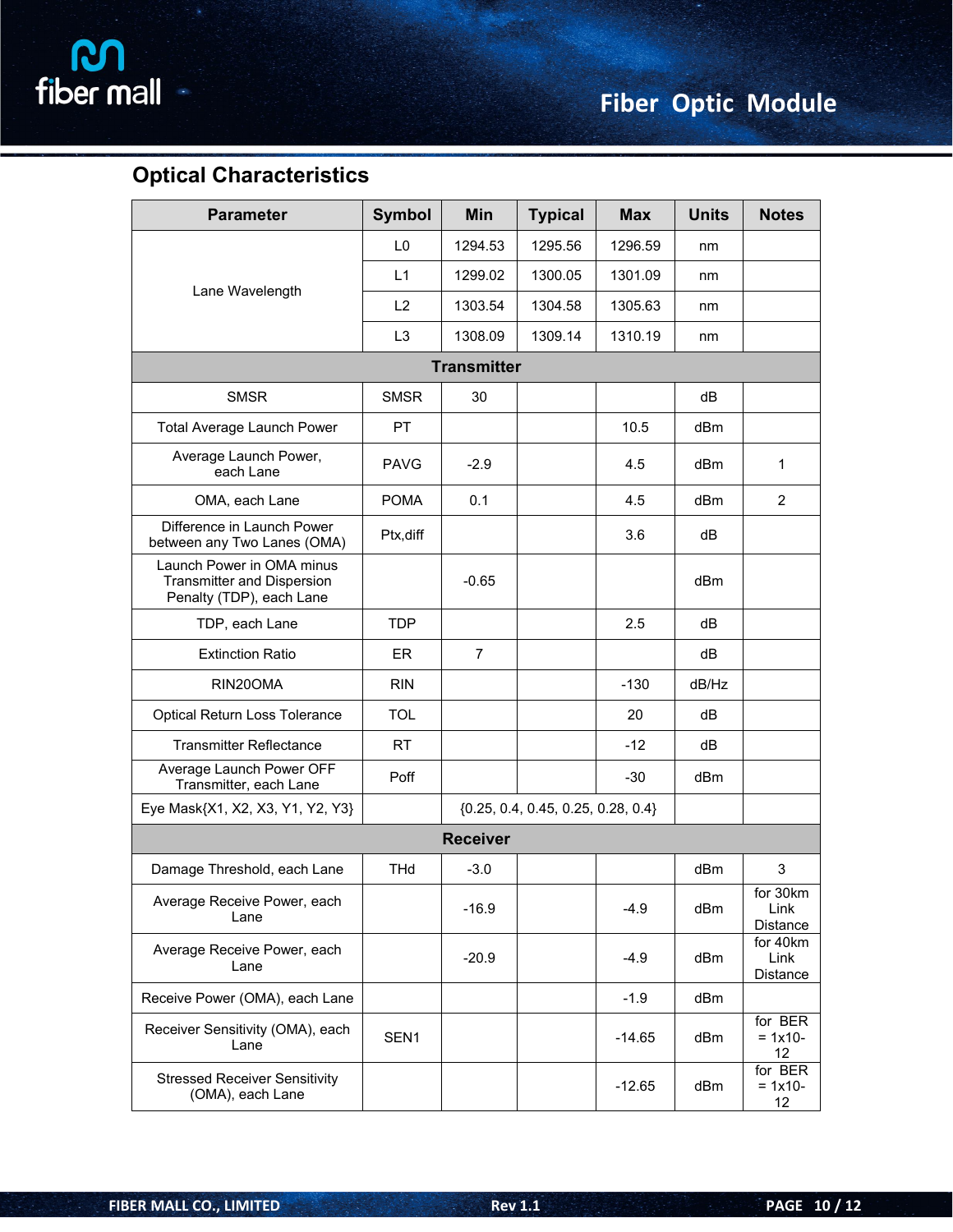

| Receiver Sensitivity (OMA), each<br>Lane                                  | SEN <sub>2</sub> |     |       | $-18.65$ | dBm        | for BER<br>$= 5x10-5$ |
|---------------------------------------------------------------------------|------------------|-----|-------|----------|------------|-----------------------|
| <b>Stressed Receiver Sensitivity</b><br>(OMA), each Lane                  |                  |     |       | $-16.65$ | dBm        | for BER<br>$= 5x10-5$ |
| Receiver reflectance                                                      |                  |     |       | $-26$    | dB         |                       |
| Difference in Receive Power<br>between any Two Lanes (Average<br>and OMA) | Prx, diff        |     |       | 3.6      | dB         |                       |
| <b>LOS Assert</b>                                                         | <b>LOSA</b>      |     | $-26$ |          | dBm        |                       |
| <b>LOS Deassert</b>                                                       | <b>LOSD</b>      |     | $-24$ |          | dBm        |                       |
| <b>LOS Hysteresis</b>                                                     | <b>LOSH</b>      | 0.5 |       |          | dB         |                       |
| Receiver Electrical 3 dB upper<br>Cutoff Frequency, each Lane             | Fc               |     |       | 31       | <b>GHz</b> |                       |
| <b>Conditions of Stress Receiver Sensitivity Test (Note 4)</b>            |                  |     |       |          |            |                       |
| Vertical Eye Closure Penalty,<br>each Lane                                |                  |     | 1.5   |          | dB         |                       |
| Stressed Eye J2 Jitter, each Lane                                         |                  |     | 0.3   |          | UI         |                       |
| Stressed Eye J9 Jitter, each Lane                                         |                  |     | 0.47  |          | UI         |                       |
|                                                                           |                  |     |       |          |            |                       |

#### **Notes:**

1. The minimum average launch power spec is based on ER not exceeding 9.5dB and transmitter OMA higher than 0.1dBm.

2. Even if the TDP < 0.75 dB, the OMA min must exceed the minimum value specified here.

measuring stressed receiver sensitivity. They are not characteristics of the receiver.

3. The receiver shall be able to tolerate, without damage, continuous exposure to a modulated optical input signal having this power level on one lane. The receiver does not have to operate correctly at this input power. 4. Vertical eye closure penalty, stressed eye J2 jitter, and stressed eye J9 jitter are test conditions for

**Digital Diagnostic Functions**

| <b>Parameter</b>                           | <b>Symbol</b> | Min    | <b>Max</b>     | <b>Units</b> | <b>Notes</b>                        |
|--------------------------------------------|---------------|--------|----------------|--------------|-------------------------------------|
| Temperature monitor<br>absolute error      | DMI Temp      | -3     | $+3$           | degC         | Over operating<br>temperature range |
| Supply voltage monitor<br>absolute error   | DMI VCC       | $-0.1$ | 0.1            | v            | Over full operating<br>range        |
| Channel RX power monitor<br>absolute error | DMI RX Ch     | $-2$   | 2              | dB           |                                     |
| Channel Bias current monitor               | DMI Ibias Ch  | $-10%$ | 10%            | mA           |                                     |
| Channel TX power monitor<br>absolute error | DMI TX Ch     | $-2$   | $\overline{2}$ | dB           |                                     |

**Notes 1:** Due to measurement accuracy of different single mode fibers, there could be an additional +/-1 dB fluctuation, or a +/- 3 dB total accuracy.